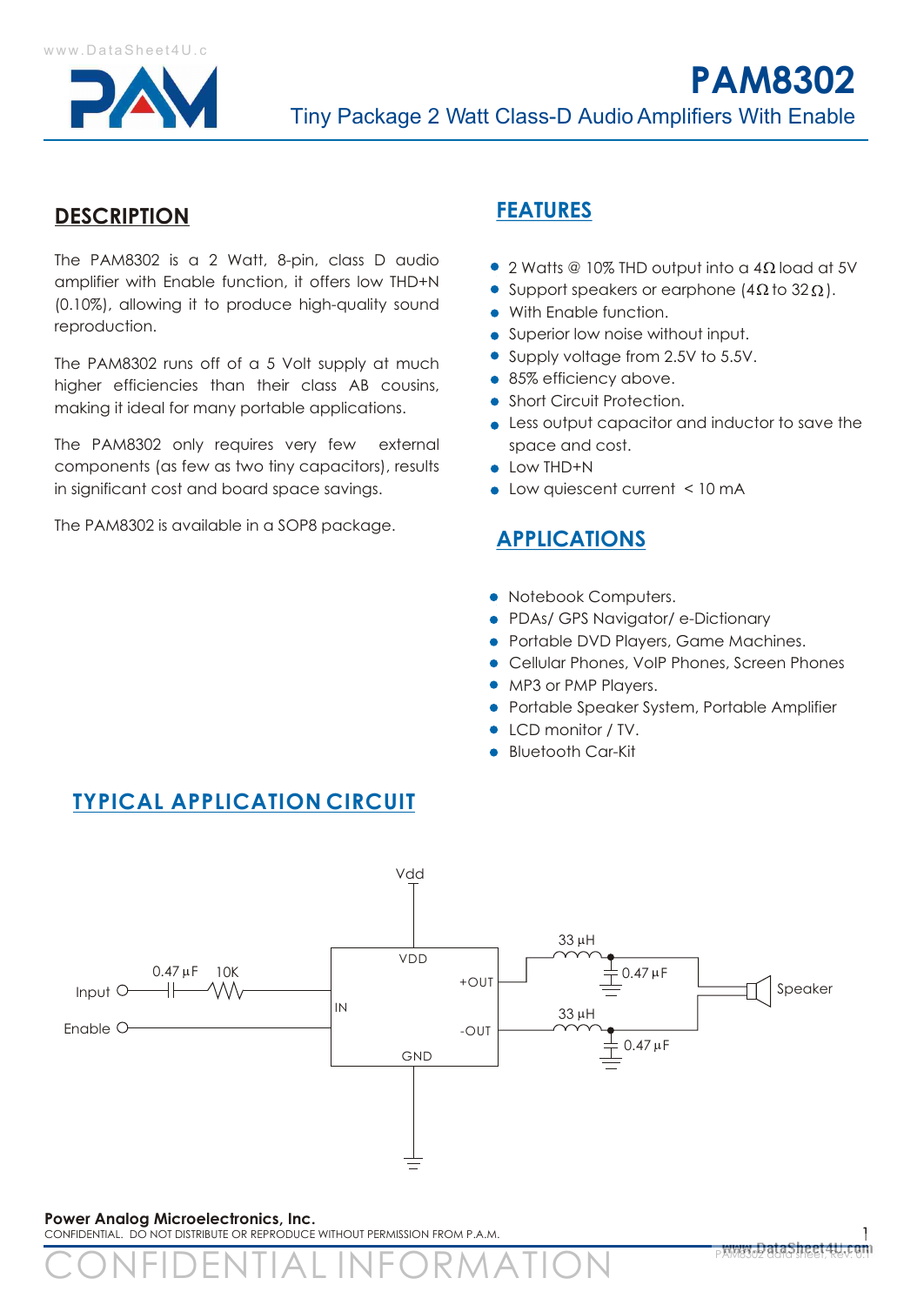

# **TOP MARKING & PIN CONFIGURATION Absolute Maximum Ratings:**



## **Pin Description**

| Pin No.        | Pin Name   | Description                                                                                          |  |  |
|----------------|------------|------------------------------------------------------------------------------------------------------|--|--|
|                | INR        | Right channel audio input.                                                                           |  |  |
| 2              | <b>VDD</b> | Supply voltage, need a luF ceramic<br>decouple capacitor very close bet<br>ween this pin to GND pin. |  |  |
| 3              | EN         | Chip enable, highactive.                                                                             |  |  |
| $\overline{4}$ | <b>GND</b> | GNDChip ground.                                                                                      |  |  |
| 5              | NC.        | Not connected                                                                                        |  |  |
| $\overline{6}$ | <b>GND</b> | Chip ground.                                                                                         |  |  |
| 7              | $+$ OUT    | Non-inverted output                                                                                  |  |  |
| 8              | -OUT       | Inverted output                                                                                      |  |  |

Supply voltage: \***6V**

Input voltage: **-0.3V to VDD +0.3V O O** Operation Temperature range: **40 C to 85 C O O** Operation junction temperature: **-40 C to 125 C O O** Storage Temperature: **-65 C to 150 C <sup>O</sup>** Maximum Junction Temperature: **150 C <sup>O</sup>** Soldering temperature: **250 C, 10 secretary**

#### **Recommended operating Conditions:**

Supply voltage Range: **2.5V to 5.5V O O** Operation Temperature Range: **-40 C to 85 C O O** Junction Temperature Range: **-40 C to 125 C**

#### **Thermal Information:**

Thermal Resistance  $(\theta_{\text{IC}})$ :

**O SOP8: JA 90 C/W DIP8**  $\degree$  **C/W** 

\*Note: Without input signal.

# **ORDERING INFORMATION**

| <b>Ordering</b><br><b>Number</b> | Package Shipping |                   |
|----------------------------------|------------------|-------------------|
| PAM8302S8R SOP-8                 |                  | 2,500 Units/ Reel |

# **ELECTRONIC SPECIFICATIONS**

| <b>PARAMETER</b>             | <b>CONDITION</b>                                | <b>MIN</b> | <b>TYP</b> | <b>MAX</b> | <b>UNITS</b> |
|------------------------------|-------------------------------------------------|------------|------------|------------|--------------|
| Vdd Range                    |                                                 | 2.5        | 5          | 5.5        | $\vee$       |
| <b>Vdd Quiescent current</b> | Each channel                                    |            |            | 10         | mA           |
| SW On Resistance             | $VDD = 5V$                                      |            | 0.4        |            | Ω            |
| SW Frequency                 | No Input Signal                                 |            | 500        |            | kHz          |
| PSRR                         | $VDD = 2.5V$ to $5.5V$                          |            | $-45$      |            | dB           |
| Gain                         | $VDD = 2.5V$ to 5.5V, 0 $\Omega$ input resistor |            | 10         |            | V/V          |
| <b>SNR</b>                   | $VDD = 5V$ , Po = 1.5W, 8 $\Omega$ Load         |            | 60         |            | dB           |
| Input impedance              |                                                 | 100        |            |            | $K\Omega$    |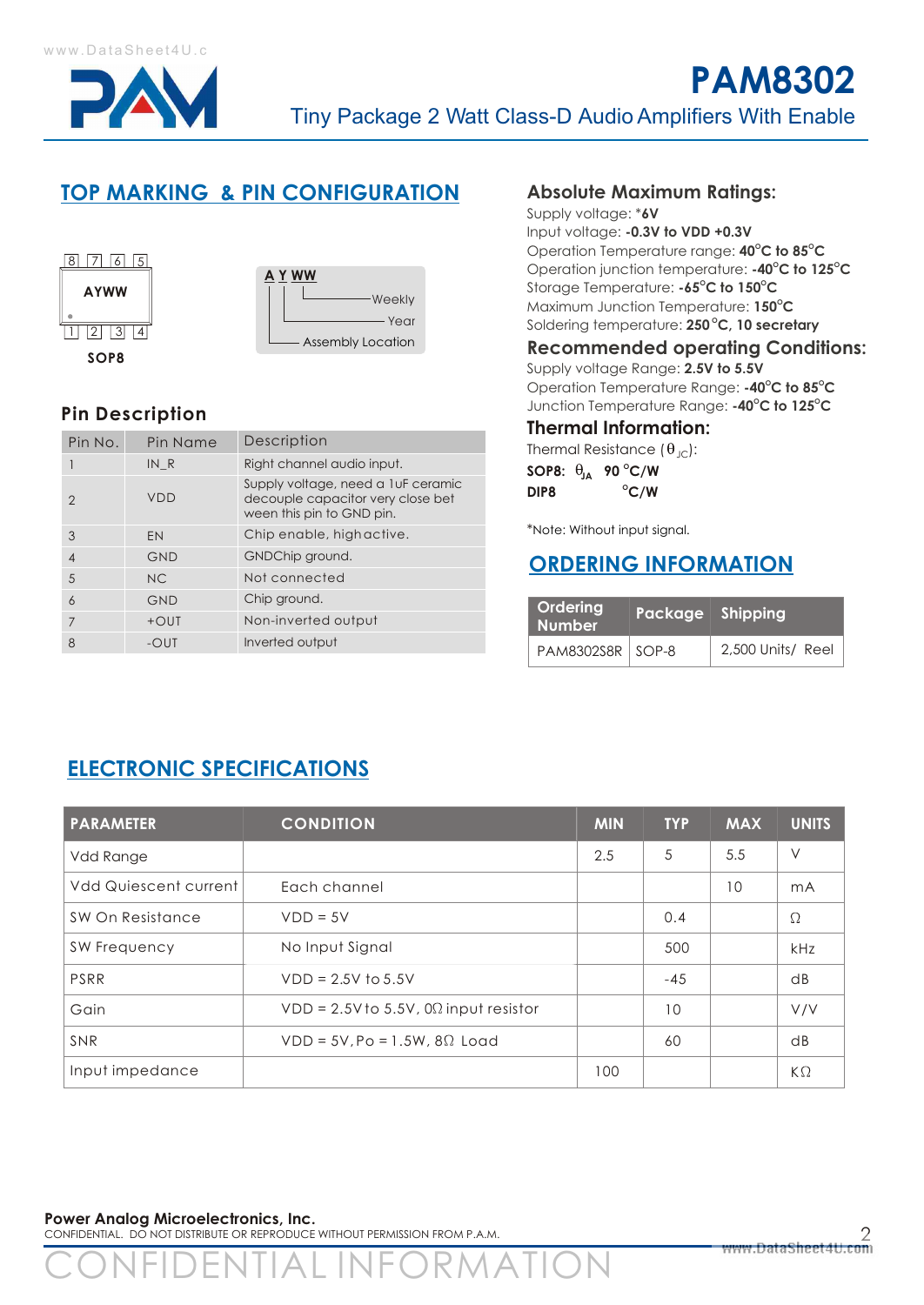





# **TEST CIRCUIT FOR GRAPHS**



1.The AP AUX-0025 low pass filter is necessary for every class D amplifier measurement done by AP analyzer. 2.A 33µH inductor is used in series with load resistor to emulate the small speaker for efficiency measurement.

**Power Analog Microelectronics, Inc.** 

CONFIDENTIAL. DO NOT DISTRIBUTE OR REPRODUCE WITHOUT PERMISSION FROM P.A.M.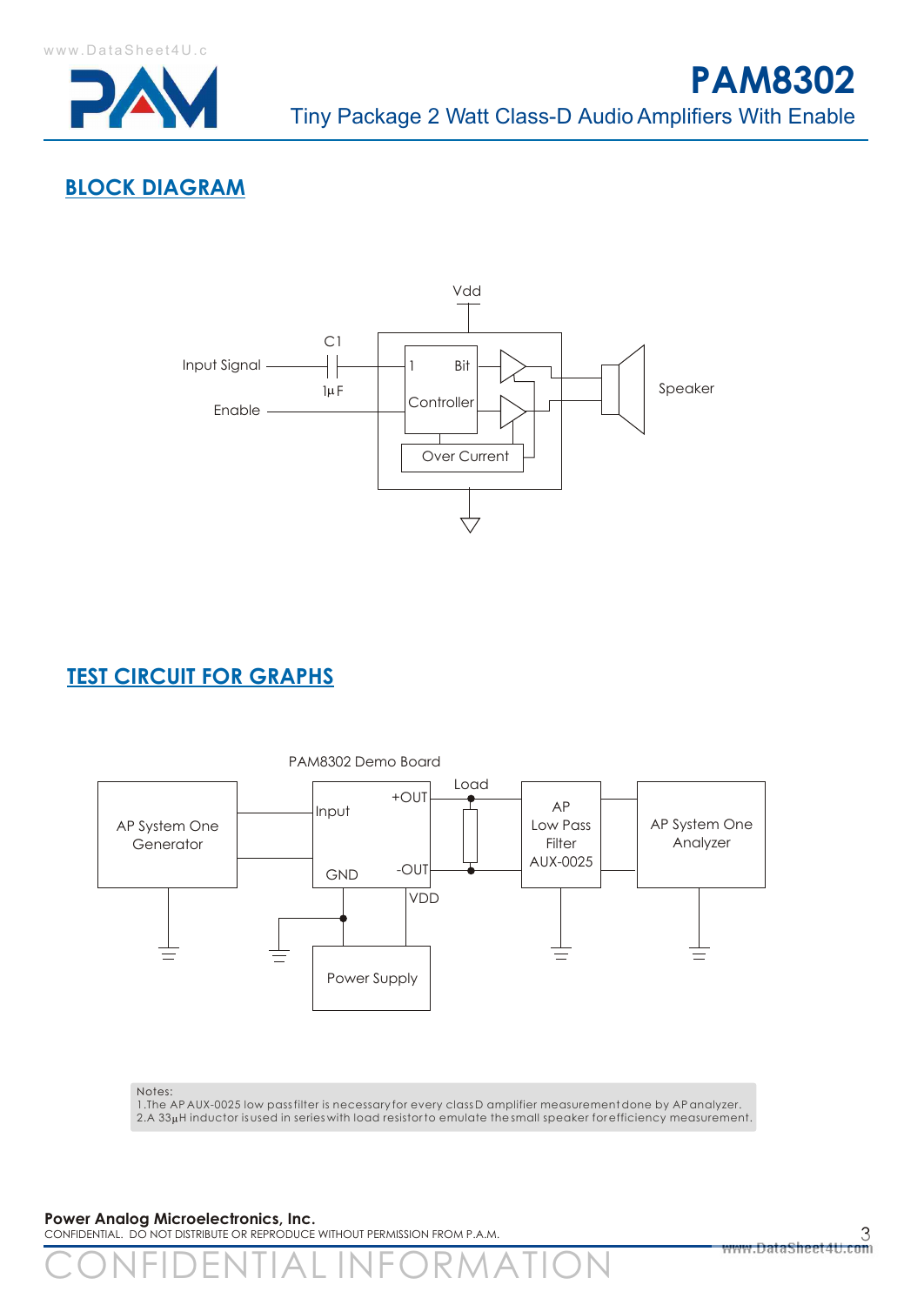

**PAM8302** Tiny Package 2 Watt Class-D Audio Amplifiers With Enable

**(%)**



100 **Ap** 50  $20$ 10 **THE** ₩ 5 2 Ш ШT 1 0.5 ₩ 0.2 ╫ ╫╫ 0.1 0.05 0.02 Ш 0.01  $\frac{1}{\alpha \, \mathsf{o}}$ (W) 2m 600u 1m 5m 10m 20m 50m 100m 200m 500m **THD+N vs. Output Power 40, 1kHz, VDD = 5V** Efficiency VS Output Power



**Power Dissipation vs. Output Power**  $4\Omega$ , 1kHz, VDD = 5V



**(16k FFT)**

**Power Analog Microelectronics, Inc.**  CONFIDENTIAL. DO NOT DISTRIBUTE OR REPRODUCE WITHOUT PERMISSION FROM P.A.M.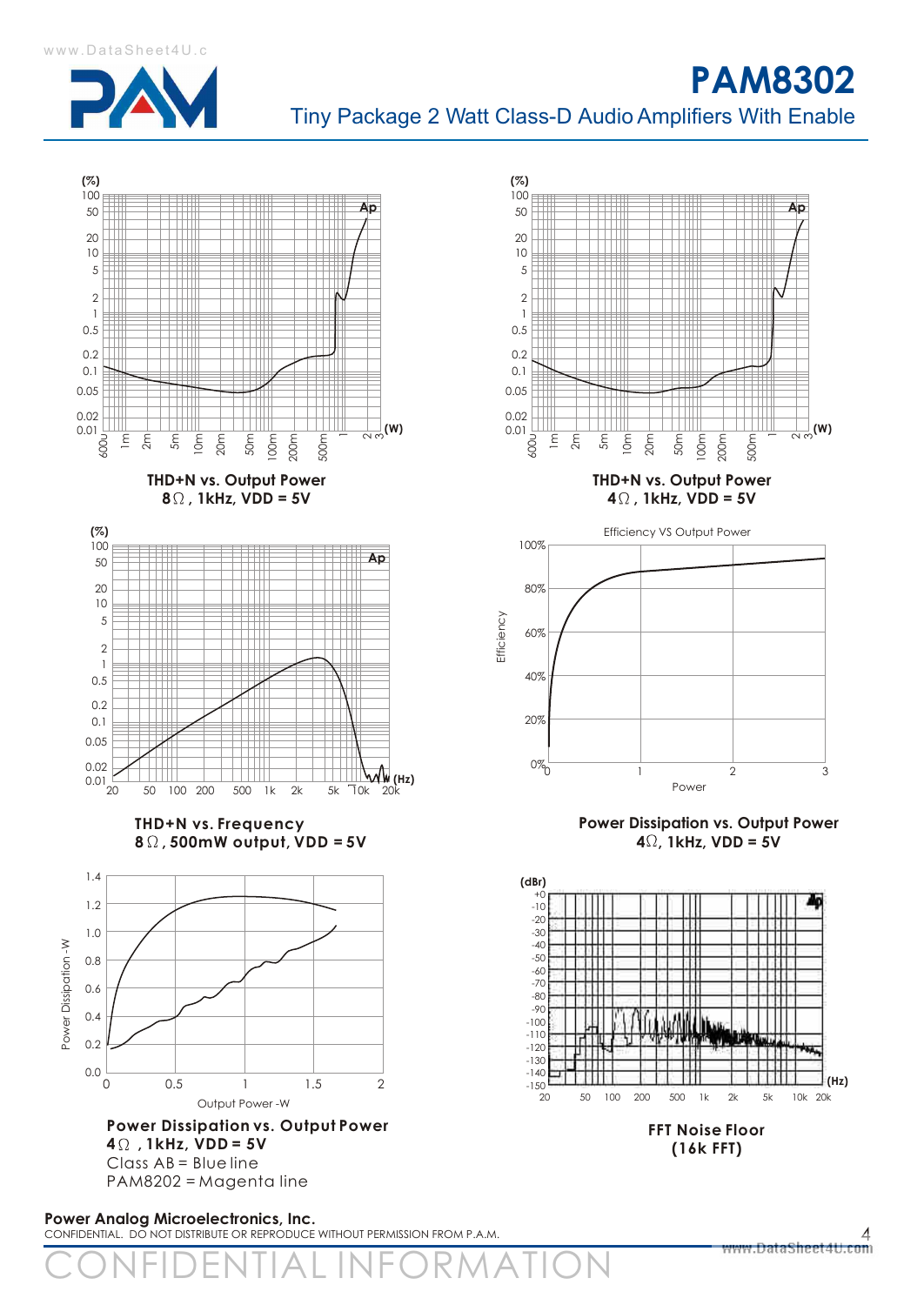

# **OPERATION INFORMATION**

## **Calculating Output Power of BTL amplifier**



Output power is related to supply voltage and the saturation voltage (Vsat). The Maximum peak-to-peak output voltage on one side of BTL amplifier output is

$$
Vp-p = (Vsupply - 2 X Vsat)
$$

$$
Vrms = \frac{Vp-p}{2\sqrt{2}}
$$
 One side

Maximum output power of a BTL amplifier with 1% THD is Pout  $(1\%) = 4 \times Vrms<sup>2</sup>/$  Rload

Maximum output power of a BTL amplifier with 10% THD is Pout (10%) = Pout (1%) X 1.25

#### **Output Power vs. Vp-p**



**Power Analog Microelectronics, Inc.**  CONFIDENTIAL. DO NOT DISTRIBUTE OR REPRODUCE WITHOUT PERMISSION FROM P.A.M.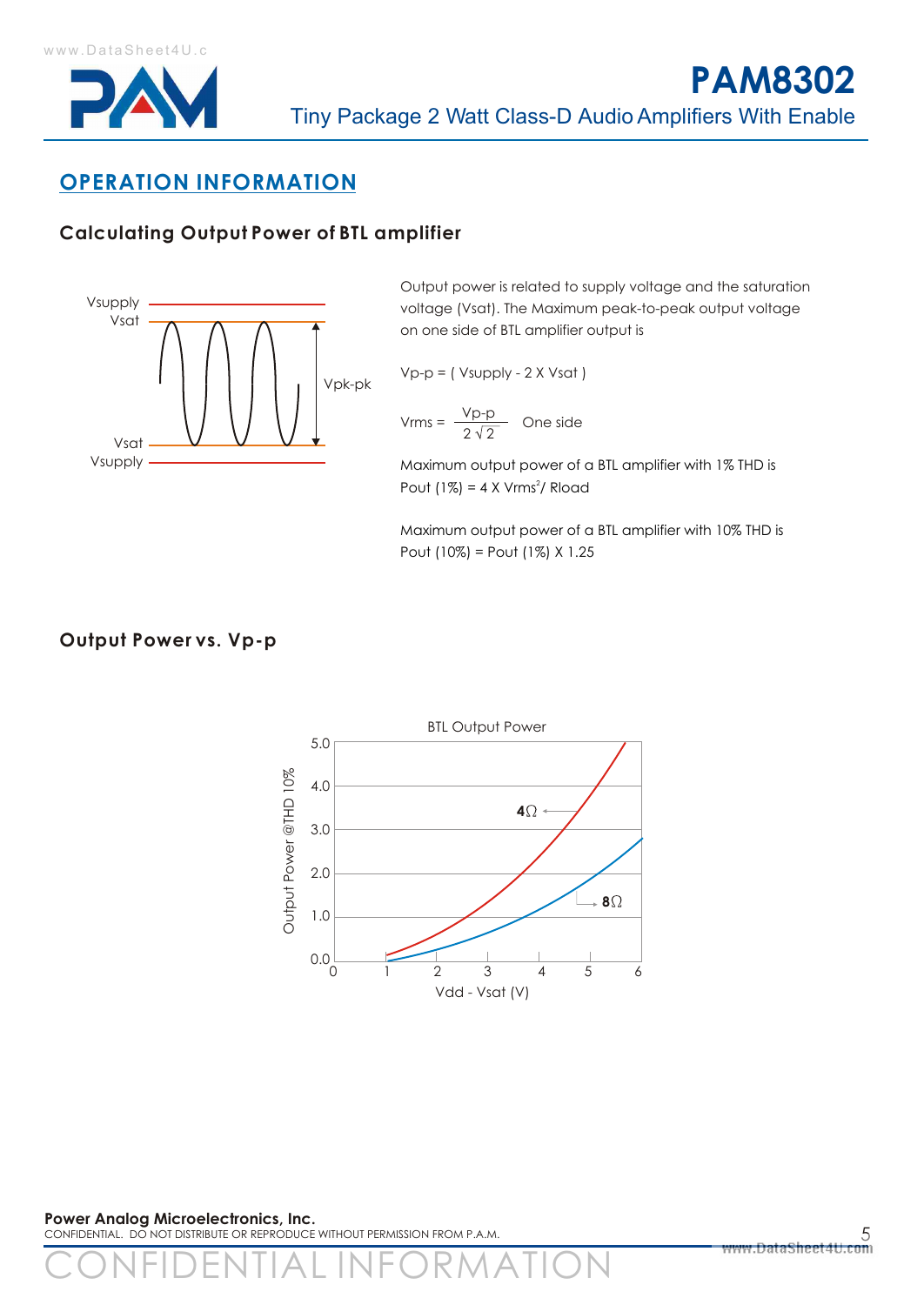



### **Setting Amplifier voltage gain**

It is very important to know the maximum output level (0dB) of the signal source connected to a power amplifier in order to prevent hard clipping during operation.

## *Gain (max) = Vsupply/ Vin (p-p)*

Insufficient voltage gain will cause low output level and maybe not enough to drive speaker properly. On the other hand, the distortion will be very high if the voltage gain is too high in an audio system.

There is a 10k $\Omega$  input resistor integrated in side IN (input) node, and since the integrated feedback resistor is 100k $\Omega$ , so the maximum voltage gain of PAM8302 is limited at 10V/V (100k/10k, one output). With an external input resistor (Rin) placed between signal source & input node, the voltage gain will be

## *Gain = 100k/ (10k + Rin) = Vsupply/ Vin (p-p)*

Actual voltage gain is two times of this calculation because of BTL connection.

#### **Decouple capacitor**

PAM8302 is a high performance, high speed class D amplifier, and it requires a 1µF, X7R ceramic decouple capacitor (C1) placed very close between VDD & GND pins to ensure the total harmonic distortion plus noise (THD+N) performance is as designed. This is also very important for efficiency and lowering noise floor. Another 100µF to 1000µF main decouple capacitor (C2) should be placed close to supply pin for low frequency Ecoupling.

#### **Input capacitor**

Input capacitor (Cin) blocks the DC voltage between signal source & amplifier to ensure the DC balancing will not be broken between two systems. It also form a high-pass-filter (HPF) with input resistors (Rin + 10k), the lower corner frequency (FCL) is determine by equation below.

#### **Power Analog Microelectronics, Inc.**

CONFIDENTIAL. DO NOT DISTRIBUTE OR REPRODUCE WITHOUT PERMISSION FROM P.A.M.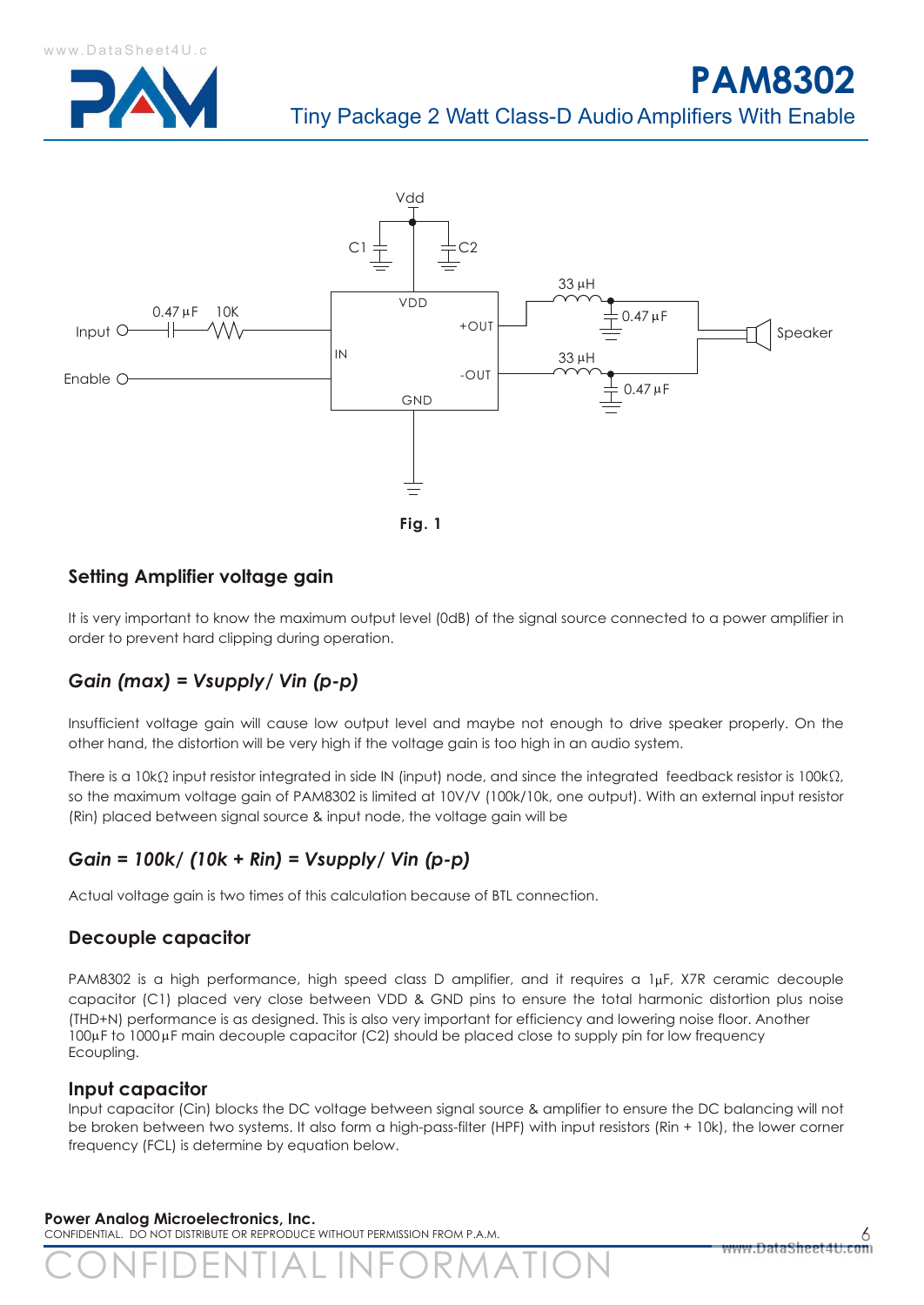

# *FCL = 1/ [2 X Cin X (Rin + 10k)]*

FCL is the lower corner on frequency response curve.

Cin is very important consider to the lower frequency performance. The Cin should not be too large with small speakers as the load, because such small speakers usually can not response with lower frequency, delivering too much low frequency energy into a small speaker which usually got resonant frequency (Fs) around 150Hz is meaningless and dangerous. This will easily over drive the small speakers. The movement of speaker cone will be too much under such condition and this also creates unnecessary distortion on mid-to high frequency range because the speaker is now operating in non-linear area. Speakers can only generate heat but not low frequency sound when it is over driven, the will cause speaker or amplifier failure in some cases.

Cin should have 10% tolerance or less because the tolerance can cause the input impedance mismatch at FCL and below.

#### **Output filter**

The L and C on each output node of PAM8302 form the low-pass-filter (LPF), the higher corner frequency (FCH) is determine by equation below.

# *FCH = 1/ [2 X sqr (L X C)]*

FCH is the higher corner on frequency response curve.

#### **Important Notice**

The L-C filters (-12dB/Oct) gives twice much attenuation and lower impedance (means lower insertion loss) compare to those R-C filters (-6dB), but remember, the FCH above is also the resonant frequency of this LC network. The quality factor (Q) of this resonant network can be very high, depended on the Q of L and C. The high resonant Q which is usually caused by open-load can generate a very high voltage on speaker terminal, and the impedance of the L-C network can be very low, thus induces large amount of current flows from output stage of PAM8302. This always causes part failure. So Do Not test open-load on any class D amplifier with output filters.

#### **LC filter calculator with output load impedance and cut-off frequency**

$$
f = \frac{1}{2\pi\sqrt{LC}}
$$
,  $X_{c} = 2\pi fL$ ,  $X_{c} = \frac{1}{2\pi fC}$